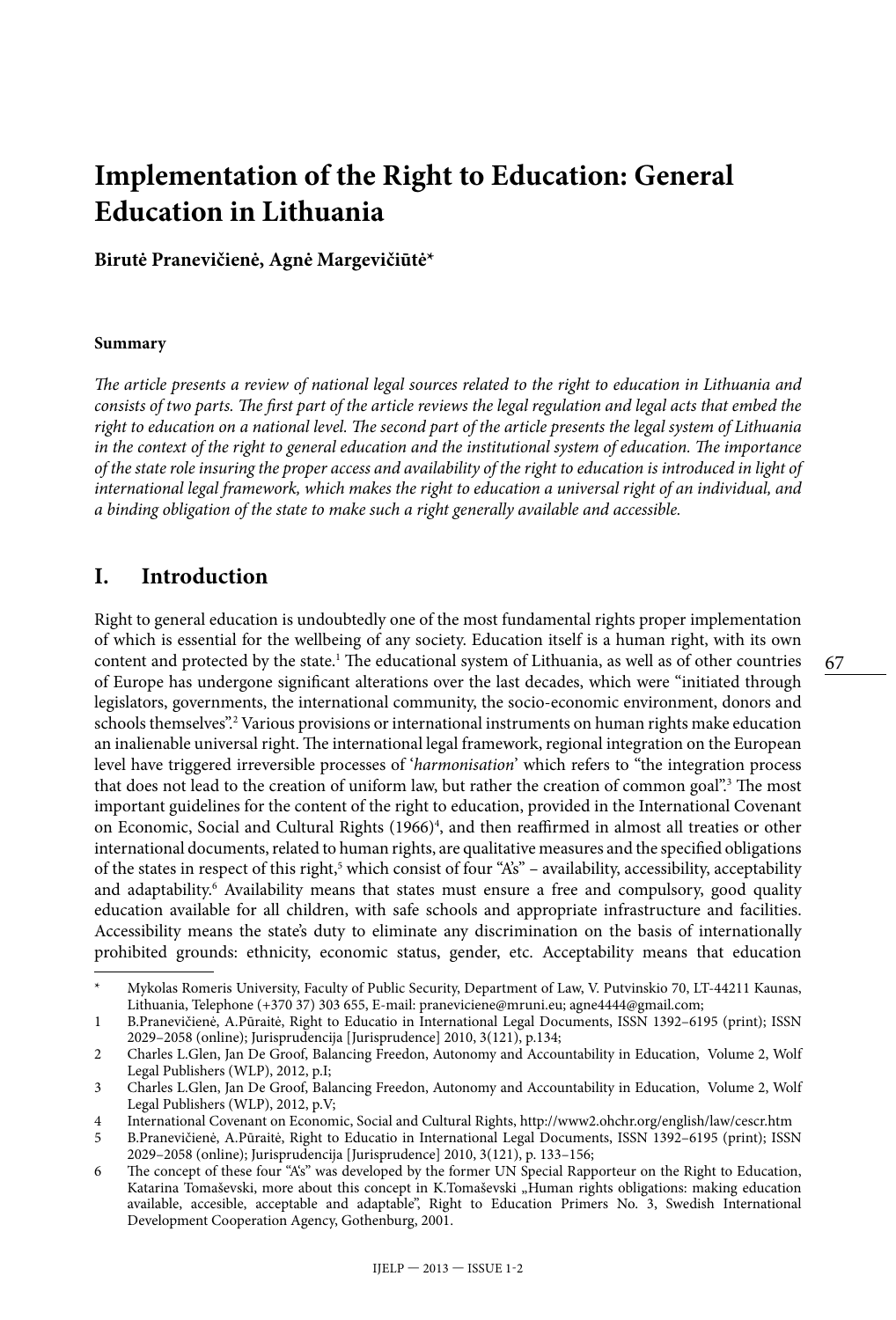should be acceptable to children, parents and teachers, with relevant content and methods, respecting everyone's rights. Adaptability imposes the obligation to ensure that education is adaptable to the child's specific situation and ability (especially for minority, children with disabilities, child migrants).

International human rights instruments make education, as such, not only a right, but also a responsibility for the child, the child's parents (or guardians ) and, of course, the states. For example, education must not only be provided (at least at an elementary level) for free, but it is compulsory for all children between certain ages (depending on the national regulations of the states), and the obligation is, therefore, imposed on parents to ensure that their children are both enrolled at and attend school.<sup>7</sup>

The right to education in Lithuania is inherent from a constitutional duty to learn, as one of the requirements raised for children to educate themselves until the age of 16.8 The reform of the system of general education in Lithuania has been in process for several years now. Especially intensive changes in legal regulation have been taking place within the past decade. Therefore it is purposeful to evaluate how the changes of legal regulation of general education coincide with the common principles and goals, raised by the international legal framework and European integration.

**The object of the research:** The system of the legal regulation of the general education in Lithuania.

**The objective of the research:** To systematically analyze legal framework of general education in Lithuania.

The article aims to:

- − analyze national laws, which establish system of education in Lithuania;
- − introduce Lithuanian system of general education.

68

**Methodology of the Research:** Methods of systemic and analytical-critical analysis were applied for the research of the article. In addition, methods of documentary analysis and generalization were used.

# **II. Legal Background of the Right to General Education**

Constitutional Regulation of education in Lithuania goes back to 1922, when the first permanent Constitution of the Republic of Lithuania was adopted. Until then education and individual rights to science and education were not subjects of legal regulation.

After re-establishment of the independent State of Lithuania, the new Constitution of 1992 determined the main aspects of structure and operation of the educational system of Lithuania. Constitution of the Republic of Lithuania ensures and protects the right to education. Article 40 determines that there are state and non-state educational institutions. The State, according to this article, carries an obligation to oversee the activities of such institutions. Article 41 of the Constitution provides that: "education shall be compulsory for persons under the age of 16; education at State and municipal schools of general education, vocational schools and schools of further education shall be free of charge; higher education shall be accessible to everyone according to his individual abilities. Citizens who are good at their studies shall be guaranteed education at State schools of higher education free of charge"9 . Secondary education is not only a right, but also a duty, which means that children are required to attend school until they are 16 years of age. Freedom of enunciation, culture, science and research, as well as state

<sup>7</sup> Sally Varnha, Joan Squelch, Education and the Law, Vol. 20, No. 3, September 2008, 193 – 208; p. 193; ISSN 0953- 9964 print / ISSN 1469 – 5774 online;

<sup>8</sup> Rūta Petkuvienė, Švietimo tiekėjų tinklo organizavimas Lietuvos mokyklose, atsižvelgiant į teisę mokytis [Organizing of the network of education providers in Lithuania, taking into account the right to education], Jurisprudencija [Jurisprudence], 2008 5(107), p.36;

<sup>9</sup> Constitution of Republic of Lithuania, Article 41, Official Gazette, 1992, No. 33-1014; ([http://www3.lrs.lt/home/](http://www3.lrs.lt/home/Konstitucija/Constitution.htm) [Konstitucija/Constitution.htm](http://www3.lrs.lt/home/Konstitucija/Constitution.htm)).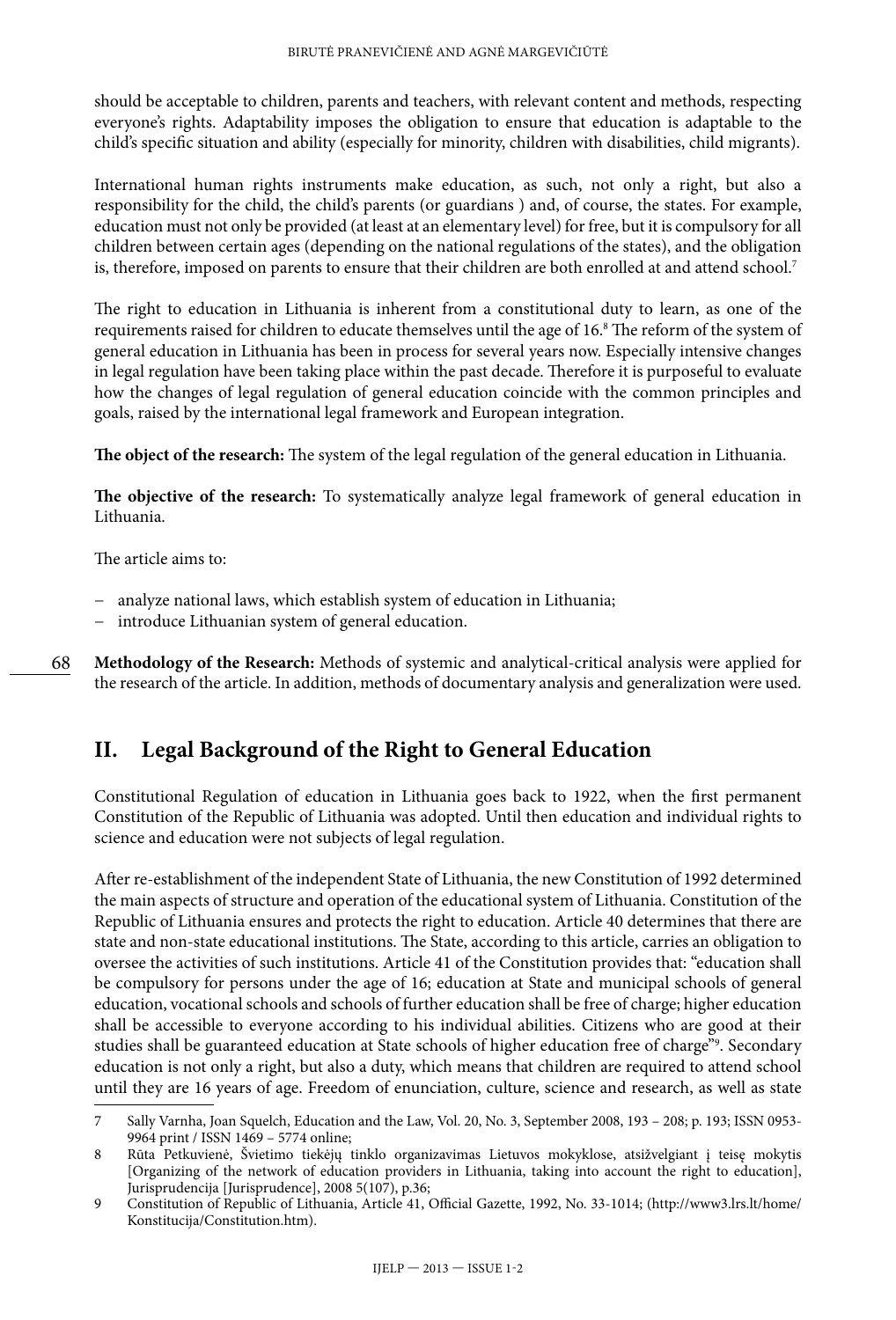support for culture and science is embedded in Article 42. Article 45 embeds an important provision related to independence of ethnic communities while managing issues of their ethnic culture and education. According to Article 38 of the Constitution "the right and duty of parents is to bring up their children to be honest people and faithful citizens and to support them until they come of age"<sup>10</sup>, which encompasses the duty of parents (or guardians) related to the right of education to make sure that children attend school and acquire proper schooling.

The right to education is further detailed in other national laws adopted by the Parliament and legal regulations, such as governmental decisions, orders of the Minister of Education and Science, legal regulations adopted at municipal levels. Policy of education is embedded in guidelines and strategies, that are adopted at the level of national and municipal governments and that serve as required prerequisites for future legislation and legal regulation. For example, the Strategy of Education for the year 2003 – 2012 which embedded long term guidelines for reorganization of the educational system.

The main law regulating the educational system of Lithuania is the Law on Education<sup>11</sup>, which determines aims and principles of the system of education in Lithuania, basis for structure, activity, relations of the educational system, as well as state obligations in the system of education. The Law was adopted in 1991 and has been significantly amended since then – only in 1994 the notion of educational institution was defined, educational institutions were separated into state (formal) and non-state (non-formal) institutions, in 2003 the Law embedded notions of formal and non-formal institutions, self-education and assistance for students, teachers and schools, etc.

It is important to emphasize, that by making education compulsory until the age of 16, the State also obliges to provide such education free of charge (Article 41 of the Constitution). The system of financing of the education works, is that each individual who comes of school age is provided with the so called – "student's purse", i.e., the amount necessary to school a child in an educational institution. The "student's purse" is 'tied' to the student non-withstanding the fact if a student chooses to go to a state or a non-state formal education institution. The difference between state and non-state formal school is that the state school shall always be free of charge, a non-state institution may charge their students any extra fees according to an inner order of that particular non-state school. Therefore, students are not discriminated when it comes to the financing of their education.

Another important aspect of national legislation in regards to financing of the general education is that schooling is not limited by family income. Article 41.2 of the Constitution of Republic of Lithuania states that "education at State and municipal schools of general education, vocational schools and schools of further education shall be free of charge"<sup>12</sup>. Article 70.1 of the Law on Education of Republic of Lithuania provides that "education in state and municipal school according to pre-school, elementary and secondary programs and vocational programs to acquire first qualification are free of charge"<sup>13</sup>. Therefore, since formal elementary and secondary education in state school is provided free of charge by the state, there is no real issue of whether any parents are able or not to afford schooling for their children. There are private schools that do charge a tuition fee for attending, but such schooling is free by choice, and therefore, only those who can pay the tuition can choose to school their children in private schools.

<sup>10</sup> Constitution of Republic of Lithuania, Article 38.6, Official Gazette, 1992, No. 33-1014; ([http://www3.lrs.lt/home/](http://www3.lrs.lt/home/Konstitucija/Constitution.htm) [Konstitucija/Constitution.htm](http://www3.lrs.lt/home/Konstitucija/Constitution.htm)).

<sup>11</sup> Law on Education of the Republic of Lithuania, Official Gazette, 1991, No. [23-593;](http://www3.lrs.lt/cgi-bin/preps2?a=1480&b=)

<sup>12</sup> Constitution of Republic of Lithuania, Article 41, Official Gazette, 1992, No. 33-1014;

<sup>13</sup> Law on Education of Republic of Lithuania, Article 70.1; Official Gazette. 1991, Nr. [23-593;](http://www3.lrs.lt/cgi-bin/preps2?a=1480&b=)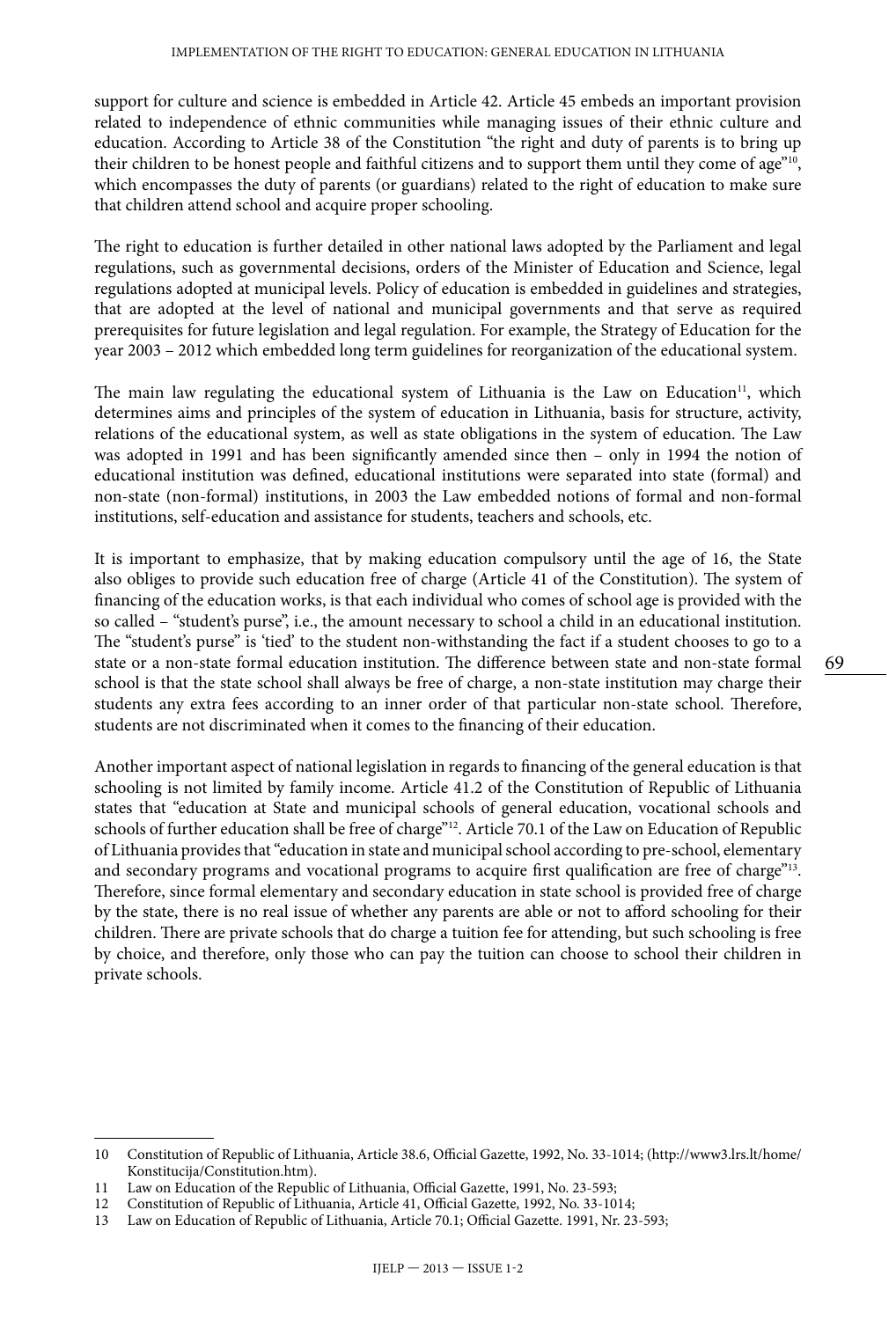# **III. System of Education in Lithuania**

According to Article 6 of the Law on Education of Republic of Lithuania<sup>14</sup>, the educational system of Republic of Lithuania consists of formal and non-formal education, self-education, and educational assistance. The extent of the educational system has expanded over time and currently each of the branches of educational system encompasses different stages, levels and forms of education:

| Formal education:                                                                                                     | Non-formal<br>education:                                                                                                                                | Self-education:      | Educational assistance:                                                                                                                                                                                                                               |
|-----------------------------------------------------------------------------------------------------------------------|---------------------------------------------------------------------------------------------------------------------------------------------------------|----------------------|-------------------------------------------------------------------------------------------------------------------------------------------------------------------------------------------------------------------------------------------------------|
| Primary education;<br>Main education;<br>Secondary education;<br>Formal vocational<br>education:<br>Higher education. | Pre-school (2 types);<br>Other non-formal<br>education of children<br>and adult education<br>(as well education)<br>supplementing formal<br>education). | (no diversification) | Vocational orientation:<br>Informational,<br>psychological, social,<br>pedagogical, special-<br>pedagogical and special<br>assistance to education;<br>Health care in school:<br>Consultancy,<br>requalification of teachers<br>and other assistance. |

*1 picture. Stages of the Educational System of Lithuania*

The content of this analysis describes three levels of formal education: primary, main and secondary:

Elementary and secondary levels of education comprise two mandatory parts of the formal educational system of Lithuania, and are divided into primary, main and secondary levels of education. According to the Constitution of Republic of Lithuania education until the age of 16 is mandatory. Primary education is commenced when a minor turns 7 during the year of commencement of primary education. After completing primary and main education levels, the students may choose formal secondary or formal vocational education. As a general rule, all those who continue their education on a secondary education level, complete their education at age 18.

All together elementary and secondary education lasts for 12 years. Primary education continues for 4 years and is comprised of 4 primary level grades. Main education continues until  $10<sup>th</sup>$  grade and continues for another 6 calendar years. Secondary education continues for another 2 calendar years until the  $12<sup>th</sup>$  grade. Elementary and secondary education is mostly provided and fully funded by the state public schools. Only a very small percentage of elementary and secondary education is provided by privately established schools.

The main purpose of *primary education* is to provide for an individual the basics of moral and social maturity, culture (as well ethnical), elementary literacy, help in preparing to continue main education. A child commences primary education when he or she becomes 7 years of age in the year of commencement of primary education. Under request of the parents, primary education may be commenced only one year earlier, i.e., at the age of 6. Law on education provides for an optional educational model for those minors who have special conditions and can be educated under conditions of home schooling. 15

Main education is provided to minors who have acquired primary education and is directed at providing maturity of moral, socio-cultural and civic nature, general literacy, technology skills, developing national awareness, acquiring goals and ability to make a decision related to choosing the next level of schooling (secondary or vocational). Main education continues for 6 years and is divided into two parts

<sup>14</sup> Law on Education of the Republic of Lithuania, Official Gazette, 1991, No. [23-593;](http://www3.lrs.lt/cgi-bin/preps2?a=1480&b=)

<sup>15</sup> Law on Education of the Republic of Lithuania, Article 9.1,3,4; Official Gazette, 1991, No. [23-593](http://www3.lrs.lt/cgi-bin/preps2?a=1480&b=);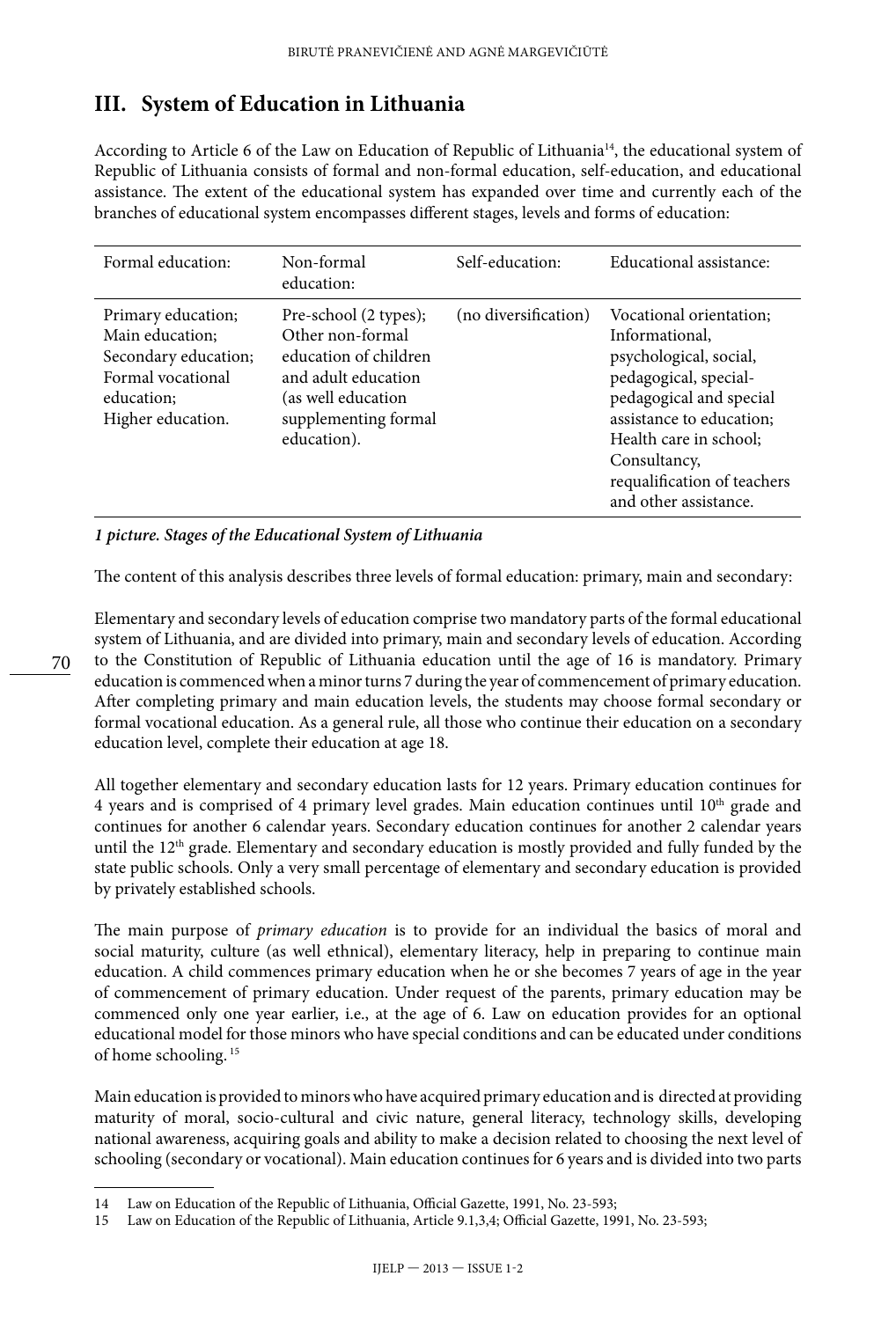of 4 and 2 year periods. First period of four years encompasses a period of general studies, the second period encompasses two years of general studies, which can include modules of vocational education programs (which are later credited for during the period of vocational education); main education can be implemented together with education of art, music, sports and other.<sup>16</sup>

Secondary education is provided to children who have acquired main education and is aimed at providing general objective, socio-cultural, technological literacy, developing moral, national, and civic maturity, elementary professional knowledge. Secondary educational level continues for a period of two years according to a program that consists of obligatory or optional courses, as well as educational module related to developing professional competency (in such a case secondary education may last longer). The period of secondary education is completed after the period of two (or more, if applicable) years and taking secondary level final exams.17

All schools in the system of formal education are differentiated between state-schools (public schools) and non-state schools (private school). This differentiation is based on who is the establisher of a certain school. In general terms, a state-school is a school that is established by the state institutions (the Parliament, the Government, the ministries, other state institutions) separately or together with other state institutions or individuals. The state-schools are also divided into schools of state and municipal level (again, this differentiation is made according to the institution that established). There are currently 32 state level schools and 1241 municipal school registered in Lithuania<sup>18</sup>.

A non-state school is a school that is established by institutions or entities or individuals other than Lithuanian state institutions. In general, any individual, private or public entity can establish a nonstate school, as long as they meet the norms of establishment for schools foreseen in the hygienic norms determined by the order of the Minister of healthcare<sup>19</sup>. These norms determine the number of students allowed, requirements for classrooms, other teaching and general facilities, teaching equipment, size of facilities, commencement and conclusion of classes, etc.

Formally, state schools have better off conditions than non-state schools, because the latter are burdened by high costs of establishment and further maintenance. Both state-schools and non-state formal education institutions are fully supported from the national budget, because the way the financing of the education is set up, i.e., how the "student's purse" is 'tied' to the student no matter which school he or she chooses. However, non-state school might charge extra costs for attending. As a rule almost all non-state formal institutions are public entities, and their establishers are individuals or public nonprofit institutions. The general opinion is that the formal non-state educational institutions provide an education more oriented towards religious, philosophical, secular outlooks of parents and children.

Article 29 of the Law on Education provides that a person has a right to choose a state, municipal or non-state school, as well as change it. The order according to which a student is admitted to a state or municipal school is retained after the institution which holds the rights and obligations of the owner, according to the accepted general criteria. There is a right of priority according to which a student is admitted to a school and that is decided according to the place of residence of a student (if he or she resides in the area of a certain state or municipal school). On request of parents (or guardians) a student may be accepted to another school, provided that there are spaces available at the newly selected school. A minor under the age of 16 cannot terminate an educational program according to the program of mandatory education. A school which cannot provide a proper education due to objective reasons (insufficient psychological, special educational, special or social pedagogical aid), with consent of the parents (or guardians) and in coordination with psychological and child protection services, may offer that minor to choose a different educational institution.

<sup>16</sup> Law on Education of the Republic of Lithuania, Article 10, Official Gazette, 1991, No. [23-593](http://www3.lrs.lt/cgi-bin/preps2?a=1480&b=);<br>17 Law on Education of the Republic of Lithuania, Article 11, Official Gazette, 1991, No. 23-593;

Law on Education of the Republic of Lithuania, Article 11, Official Gazette, 1991, No. [23-593](http://www3.lrs.lt/cgi-bin/preps2?a=1480&b=);

<sup>18</sup> Register of Scientific and Educational institutions in Lithuania, [http://www.aikos.smm.lt/institucijos\\_registr.htm](http://www.aikos.smm.lt/institucijos_registr.htm);<br>19 Order of the Minister of Education of Lithuania. Official Gazette. 2011. No.: 108-4585:

Order of the Minister of Education of Lithuania, Official Gazette, 2011, No.: 108-4585;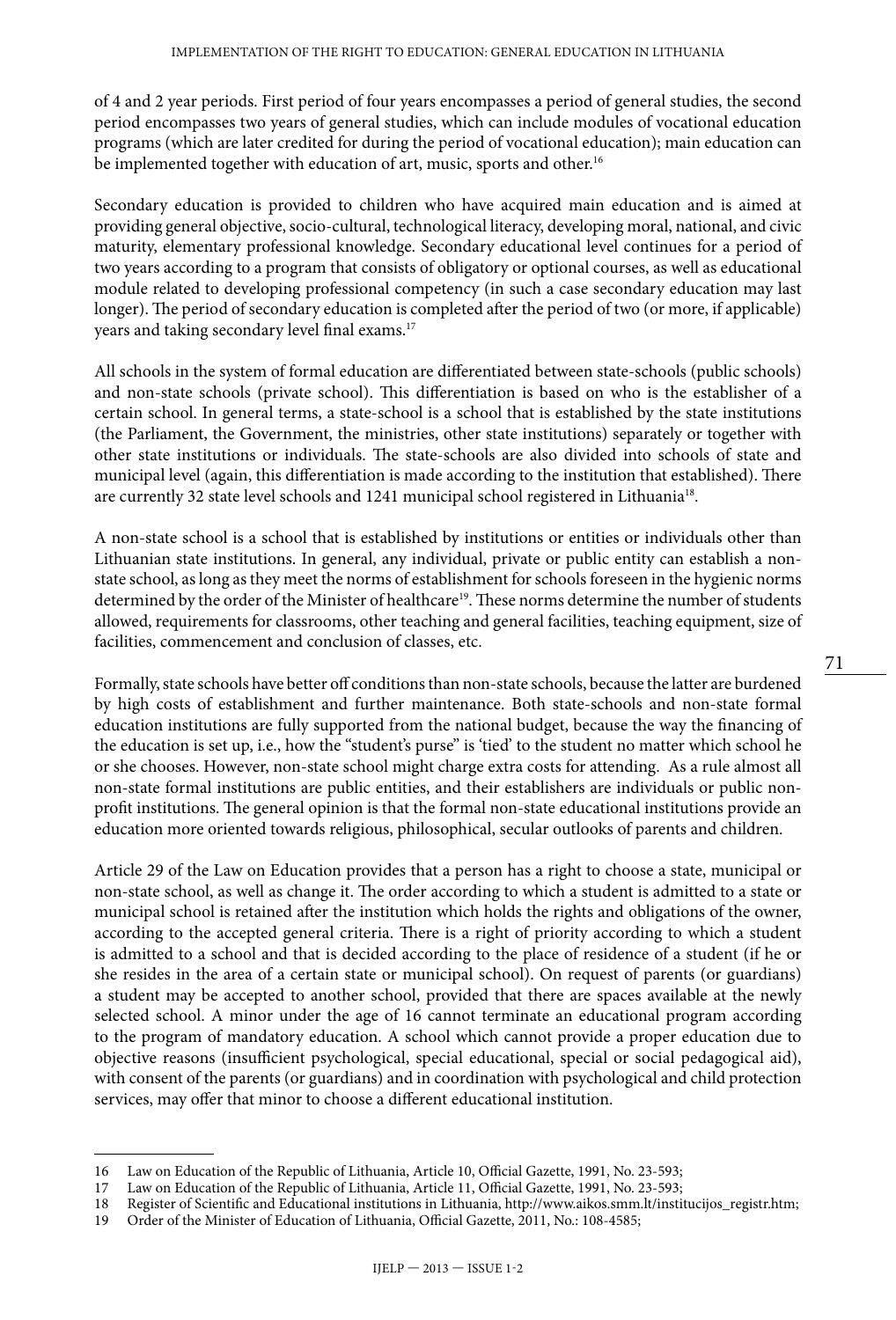Non-state school accepts their students according to the criteria set by that particular school. Parents (or guardians) of the student choose such a school on their own free will and consent under acceptance policies provided by the non-state schools. However, a student is free to change his or her educational institution at any time, if he or she so desires.

There is a possibility to educate the children at home, however, this can only be done only under certain conditions. Article 9.3 of the Law on Education is related to elementary education and it states that in individual cases when a child who has come of age when he or she is required to start elementary education, and if the child requires specialized help of qualified specialists, and a physically sensitive regime, on request of parents (or guardians) and according to an order confirmed by the minister of education and science, a child can be educated in pre-school institutions or at home, according to a specialized program fitted to the individual educational needs of the child.<sup>20</sup>

Article 35.1 of the Law on Education provides that when a child who due to illness or a pathological state is unable to attend a secondary level formal educational institution, conditions are provided at a stationary health care institution or at home to acquire education and evaluation self sufficiently. The order of such education is prescribed by the minister of education and science in coordination with the minister of health care<sup>21</sup>

Over the period of independence, some issues concerning the structure of schooling were observed, which are currently being resolved by implementing the optimization program. In 2004, following previous recommendations regarding the system of formal education, the process of optimization of the educational network was initiated. It is foreseen that by 2015 the mandatory education shall only have the levels of – primary, pro-gymnasium, main and gymnasium levels, i.e., there shall be no more secondary level. From the time of the adoption of the Law of Education in 1991, it has since been amended 23 times. Some of the changes were related to the system of general education were minor and insignificant, however others were essential to the reform of the whole system of education, for example, a unified system of state final exams was established, the current system of education was finalized.

First, the aim of the reorganization of the educational system is to optimize the number of schools within the educational system, in order to maintain an optimal balance between the number of students in a class, within a certain administrative region (city or rural area). This, in some cases, poses certain issues in context of the optimization of schooling institutions in more remote areas. The dynamics of demographics influence the process of optimization of educational network by putting off the children of rural areas in a slightly disadvantageous position by distancing the school itself and making it less accessible for children living in rural areas, than those who live in the cities. However, the state compensates this disadvantage by providing an effective system of school transportation, when each administrative district ensures that every minor of school age is properly transported and attends school. Therefore, the children living in more remote areas are not in any way discriminated in light of their right to education.

Second issue related to education of children that has become apparent over the last two decades – is ensuring the right to education in light of quite vast immigration processes. The state of Lithuania does not only carry a constitutional duty to provide education, it also makes education mandatory for all until the age of 16, it also puts an obligation on parents (or guardians) to make sure that their minor actually have proper conditions to access the obligatory education provided by the state. However, vast number of adults that have emigrated to foreign countries has influenced the status of the children in respect to their to education and proper schooling. In some cases, when adults emigrate from the country for longer periods of time without their children, the minors are left in care of their close relatives (grandparents, aunts, uncles, etc.). Until now there is no official tracking system that would ensure monitoring of the children who are temporary left without the care of their immediate parents,

<sup>20</sup> Law on Education of Republic of Lithuania, Article 9.3; Official Gazette, 1991, Nr. [23-593](http://www3.lrs.lt/cgi-bin/preps2?a=1480&b=);

<sup>21</sup> Law on Education of Republic of Lithuania, Article 35.1; Official Gazette, 1991, Nr. [23-593;](http://www3.lrs.lt/cgi-bin/preps2?a=1480&b=)